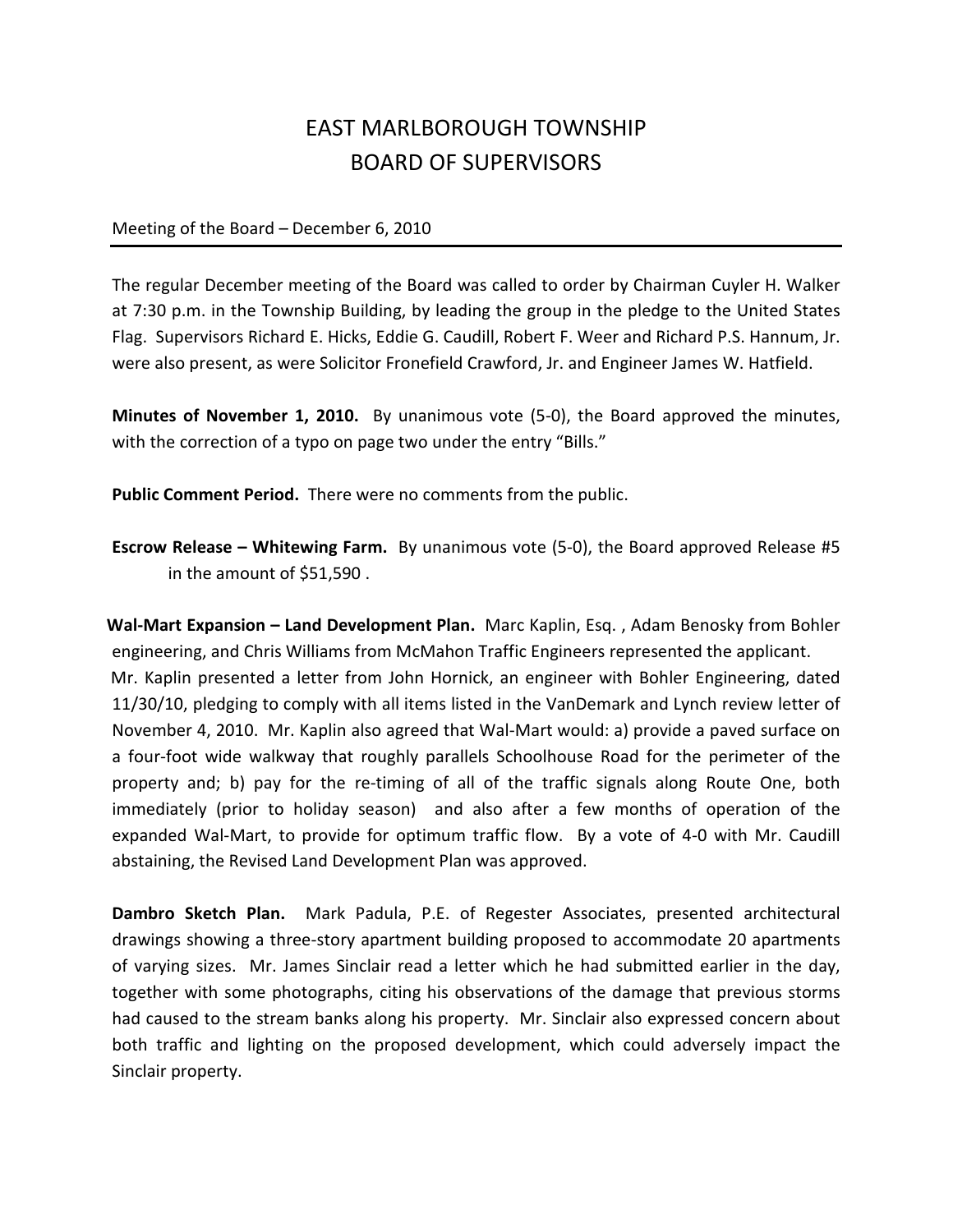## Meeting of the Board – December 6, 2010 Page 2 of 4

Solicitor Crawford suggested that: a) the floodplain on the property should be calculated, since the mapping may be outdated, and b) the wetlands delineation should be updated, because the data were more than five years old.

 East Marlboro Associates – Longwood Village Shopping Center. Randy Schauer, Esq., represented the request to amend the Conditional Use Order regarding the locking gate at either end of the Center, designed to prevent after-hours entry to the back. Also present were Kevin Lahn and Michelle Henriques, both of R.J. Waters and Associates. Mr. Schauer was proposing that a key-lock entry be provided, instead of the more expensive electronic gate which was stipulated in the Conditional Use Order. Mr. Stafford, a party to the legal proceedings, said he had no objection to the key-lock entry, provided that there were no violations. Mr. Schauer further agreed to the following: "…In the event there are three substantiated violations of the delivery/pick-up restrictions, or three substantiated incidents of inability of emergency vehicles to access the rear of the Center within a consecutive twelve month period, the electrical locking system requested by the Supervisors will be installed." Board members agreed that only one violation of inaccessibility should be sufficient to deem the key-lock system unworkable. There was no consensus from the Supervisors regarding an amendment to the Conditional Use Order. Instead, it was agreed that Mr. Hicks would meet with Mr. Lahn and Chief Davis from East Marlborough to try to reach an agreement.

 Schoolhouse Crossing – The Onix Group. John Jaros, Esq. represented the owners of the Onix Group in requesting that space which currently houses two existing restaurants, Firehouse Barbeque and Wings to Go, be converted to one larger restaurant, LaTolteca, which proposes to provide 120 seats. Also present were Steve Silver and Marisa Erdman of the Onix Group. By vote of 4-0, with Mr. Caudill abstaining, the Board approved the proposal.

In a separate proposal, Mr. Jaros asked that the Board support a request to transfer a liquor license from another establishment in Chester County to the proposed LaTolteca Restaurant. Mr. Jaros will submit the request in writing, in hopes that public notice can be accomplished for action at the January 3, 2011 public meeting of the Board.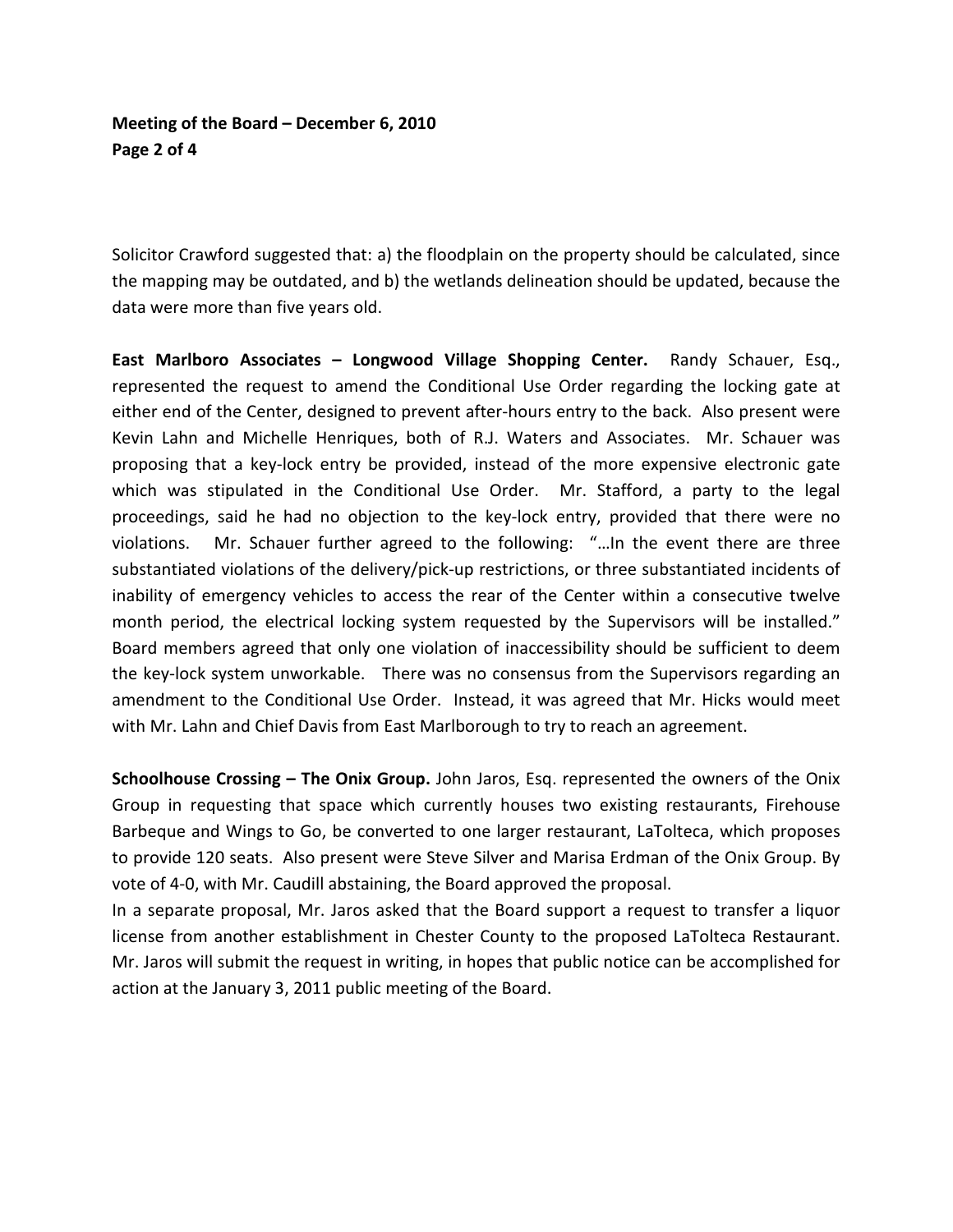## Meeting of the Board – December 6, 2010 Page 3 of 4

Budgets for 2011. By unanimous vote (5-0), the Board approved the attached 2011 budgets, unchanged from the proposals of November 1, 2010, showing the following expenses and receipts:

| General Fund | \$1,922,600 based on a millage of $1.05$ |
|--------------|------------------------------------------|
| Sewer Fund   | \$4,183,677                              |
| State Fund   | \$27,096.                                |

Resolution 2017- Providing for tax levy for 2011. By unanimous vote (5-0), the Board approved the resolution, establishing unchanged tax millage for 2011.

Resolution 2010-18 – Unionville Light Tax. By unanimous vote (5-0), the Board approved the resolution providing for an increase in the light tax to 50 cents per lineal foot of property frontage. The rate formerly was 40 cents per lineal foot.

Po-Mar-Lin One-time Contribution. Mr. Weer asked if the supplemental contribution of \$18,000 budgeted for Po-Mar-Lin could be transmitted in early January. The Board agreed to make the contribution in January 2011.

Computers for Township Office. The Board authorized the purchase of two replacement computers; the cost is expected to be less than \$2200 total. Supervisors reiterated the policy of bringing all major purchases as well as any proposal for hiring personnel to the Board for approval prior to action.

Resolution 2010-19 – Establishing a Per Property Hydrant fee. By unanimous vote (5-0, the Board approved the resolution which provides for a charge of \$26.73 per property within 780 feet of a hydrant. There are approximately 1715 properties in the Township which will be charged.

Resolution 2010-20 – No Winter Maintenance on Specified Township Roads. By unanimous vote (5-0), the Board approved the resolution providing for no winter maintenance on portions of Wollaston and Mill Roads.